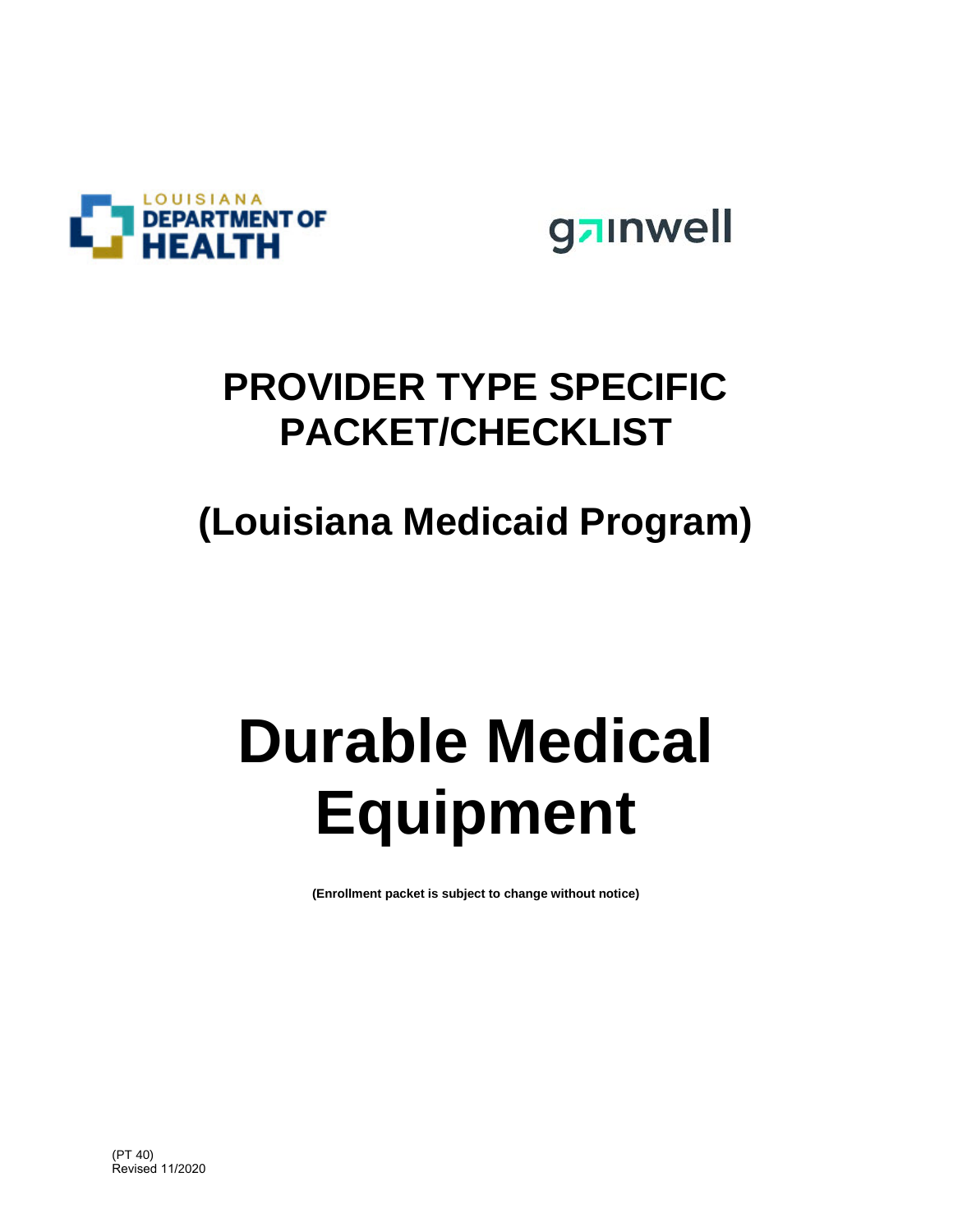#### **NOTICE: DURABLE MEDICAL EQUIPMENT (DME) SUPPLIERS MUST BE CERTIFIED**

**All DME suppliers must have one of the following certifications in order to enroll in Louisiana Medicaid:**

- **1. DME suppliers enrolling as a company with Certified Orthotist, Certified Prosthetist, or both must be accredited by one of the following two boards:**
	- **American Board for Certification in Orthotics, Prosthetics & Pedorthics, Inc.**
	- **Board for Orthotist/Prosthetist Certification.**
- **2. Effective August 1, 2011, all other DME suppliers not providing prosthetics or orthotics must be accredited by one of the following ten boards:**
	- **Joint Commission on Accreditation of Healthcare Organizations**
	- **National Association of Boards of Pharmacy**
	- **Board for Orthotist/Prosthetist Certification**
	- **The Compliance Team, Inc.**
	- **American Board for Certification in Orthotics and Prosthetics, Inc.**
	- **National Board of Accreditation for Orthotic Suppliers**
	- **Commission on Accreditation of Rehabilitation Facilities**
	- **Community Health Accreditation Program**
	- **Healthcare Quality Association on Accreditation**
	- **Accreditation Commission for Healthcare, Inc.**

**Note: The name and address on the certification must match the enrolling provider name and physical address exactly.**

**Out of State providers are enrolled for Medicare Crossovers ONLY.**